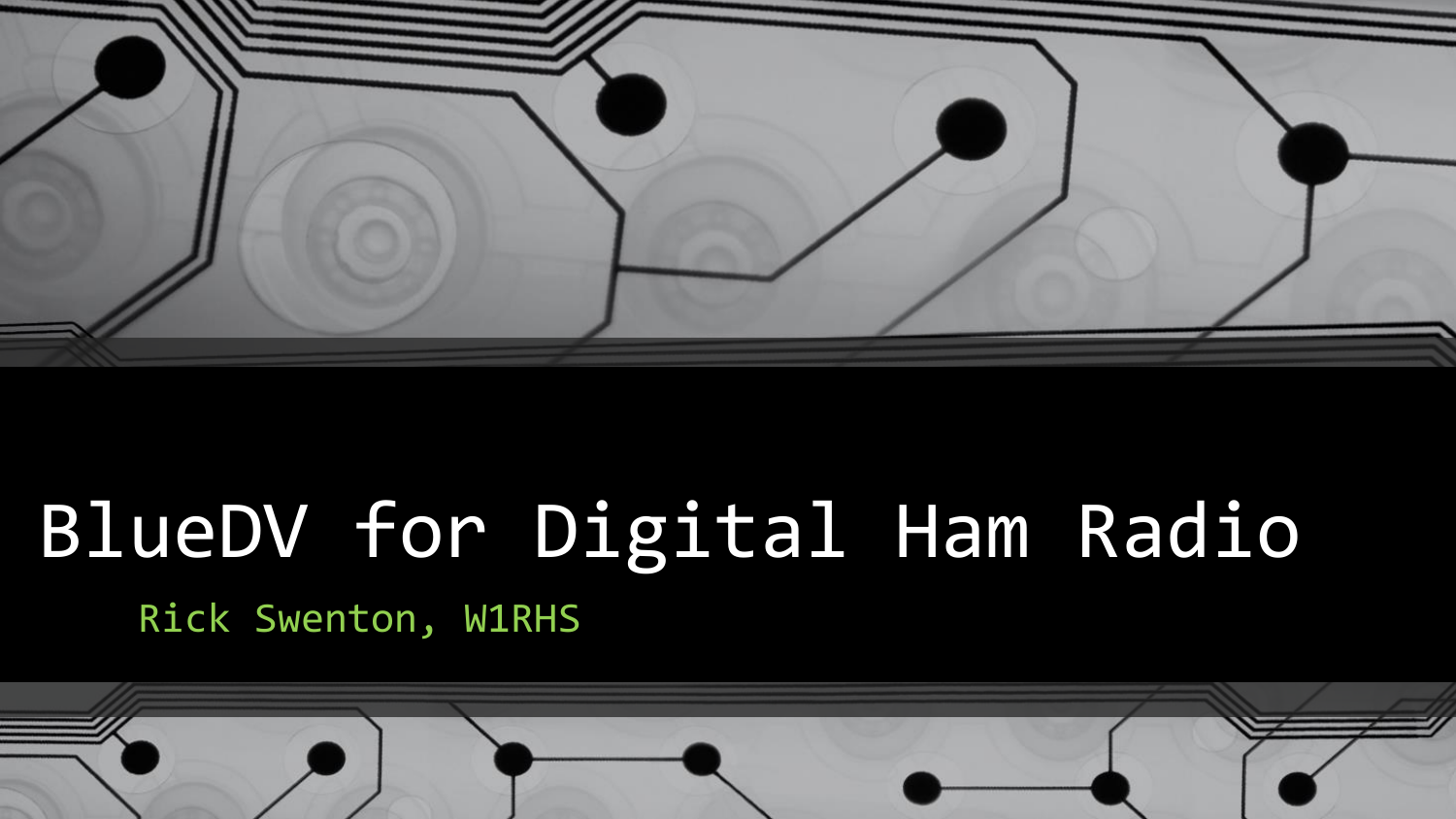- BlueDV Software for Windows, Linux, Android and IOS
- DVMega modem/radio boards for UHF and VHF/UHF
- BlueStack with DVMega
- AMBE 3000 Vocoders (ThumbDV and others)
- AMBE Server
- Differences between BlueDV and Pi-Star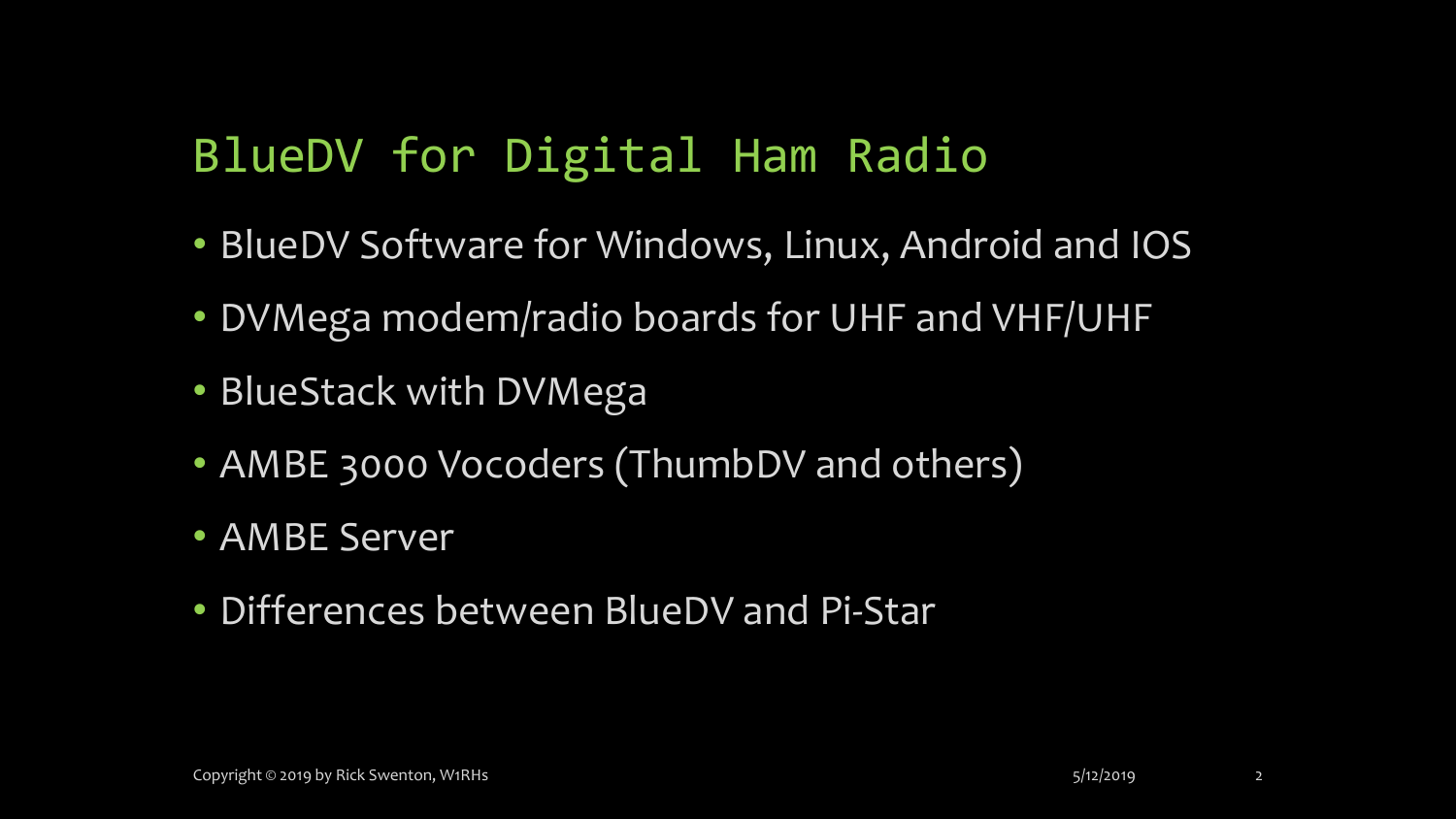This is a screen shot of BlueDV for Windows. In this instance I am running the AMBE Vocoder (ThumbDB) using computer speakers and a mic. No radio required.

| Tov BlueDV for Windows |                                                                    |                                                     |                                               | $\times$<br>$\Box$                                                                                                      |
|------------------------|--------------------------------------------------------------------|-----------------------------------------------------|-----------------------------------------------|-------------------------------------------------------------------------------------------------------------------------|
| Menu<br>Update         | AMBE<br>About                                                      |                                                     |                                               |                                                                                                                         |
|                        |                                                                    |                                                     |                                               | By David PA7LIM<br>Version 1.0.0.9550                                                                                   |
| SERIAL                 | Frequency<br>DMR master 3108 US                                    | Firmware<br><b>AMBE3000R</b><br>Dest TG<br>31630    | TX<br><b>BER</b>                              | Lastheard   AMBE  <br>BM lookup APRS chat<br>5, 7, 9, 10, 30<br>help<br>$s_{i}$<br><b>AMBE3000</b><br>$\Box$ vox $\Box$ |
| <b>DMR</b>             | CALL                                                               | <b>WA2UMP</b>                                       |                                               | G<br>31630<br>$\checkmark$                                                                                              |
| <b>DSTAR</b>           | <b>NAME</b>                                                        | $J$ AMES                                            |                                               | <b>STEM</b><br><b>Fusion Gain</b><br>5<br>spk                                                                           |
| <b>FUSION</b>          | INFO                                                               | 3134946                                             |                                               | 5<br>mic<br>DMR Gain<br><b>DSTAR Gain</b>                                                                               |
|                        | <b>DMR</b>                                                         | Status Connected to AMBEServer                      | TX RX                                         | $-5$<br>$-8$<br>sok<br>spk<br>$-5$<br>mic<br>mic                                                                        |
|                        | <b>DMR</b><br>Call<br>WA2UMP.<br>Logged in to DMR<br><b>Status</b> | <b>DSTAR</b><br>Call<br>Not Linked<br><b>Status</b> | <b>FUSION</b><br>Call<br>Status<br>Not Linked | <b>DMR</b><br>AMBE3000<br>Mute spk                                                                                      |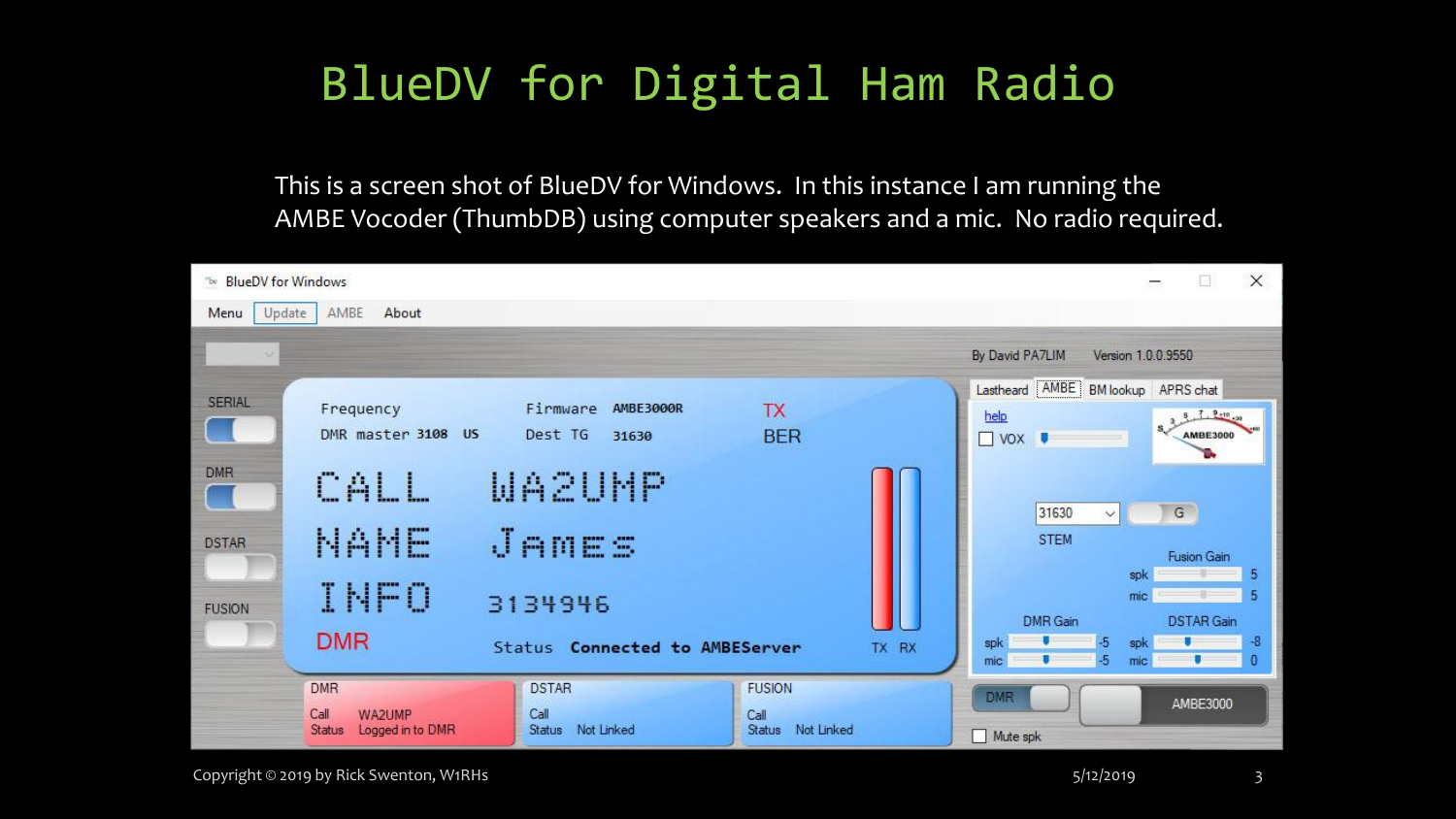

BlueDV supports DMR, Dstar and soon to support Fusion. It can run under Windows, Linux, IOS and Android. To run as a hotspot you need a DVMega radio/modem board. The DVMega sits on a Bluestack board or an Arduino. DVMega boards are costly. The Dual Band board is about \$170. Bluestack is about \$70. Assembled DVMega with Bluestack and case is about \$260. [Web Site: http://www.pa7lim.nl/bluedv-windows/](http://www.pa7lim.nl/bluedv-windows/)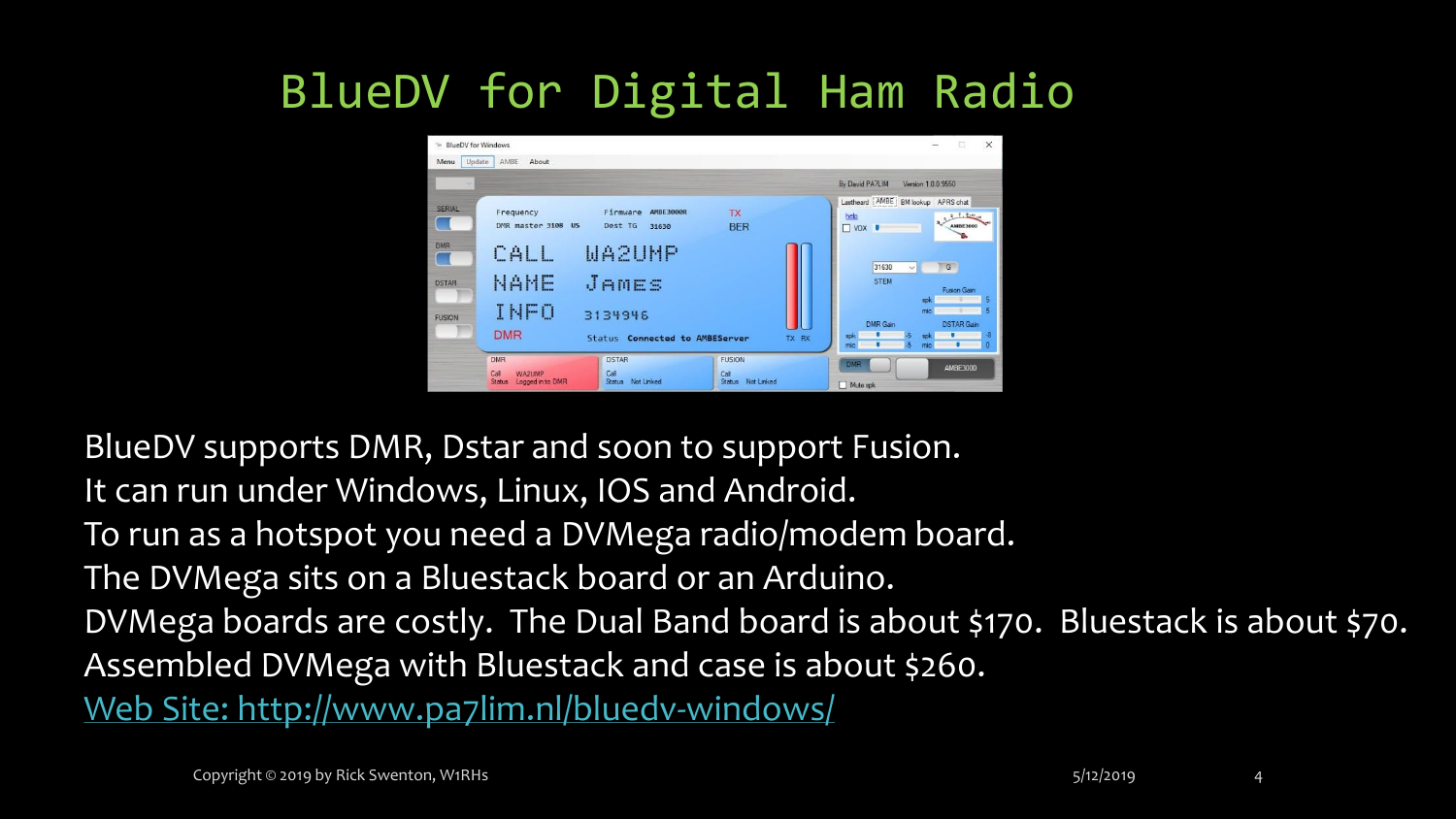

BlueDV also supports an AMBE Vocoder such as the ThumbDV. It cost about \$120. With the vocoder BlueDV does not operate like a hotspot. It operates like a network radio. You use your computer speakers and mic and operate as if it was a radio. No RF is used. In this mode your ham transceivers do not interact with BlueDV. However, if you have Your radios on a repeater or hotspot on the same talk group as your BlueDV they can hear each other.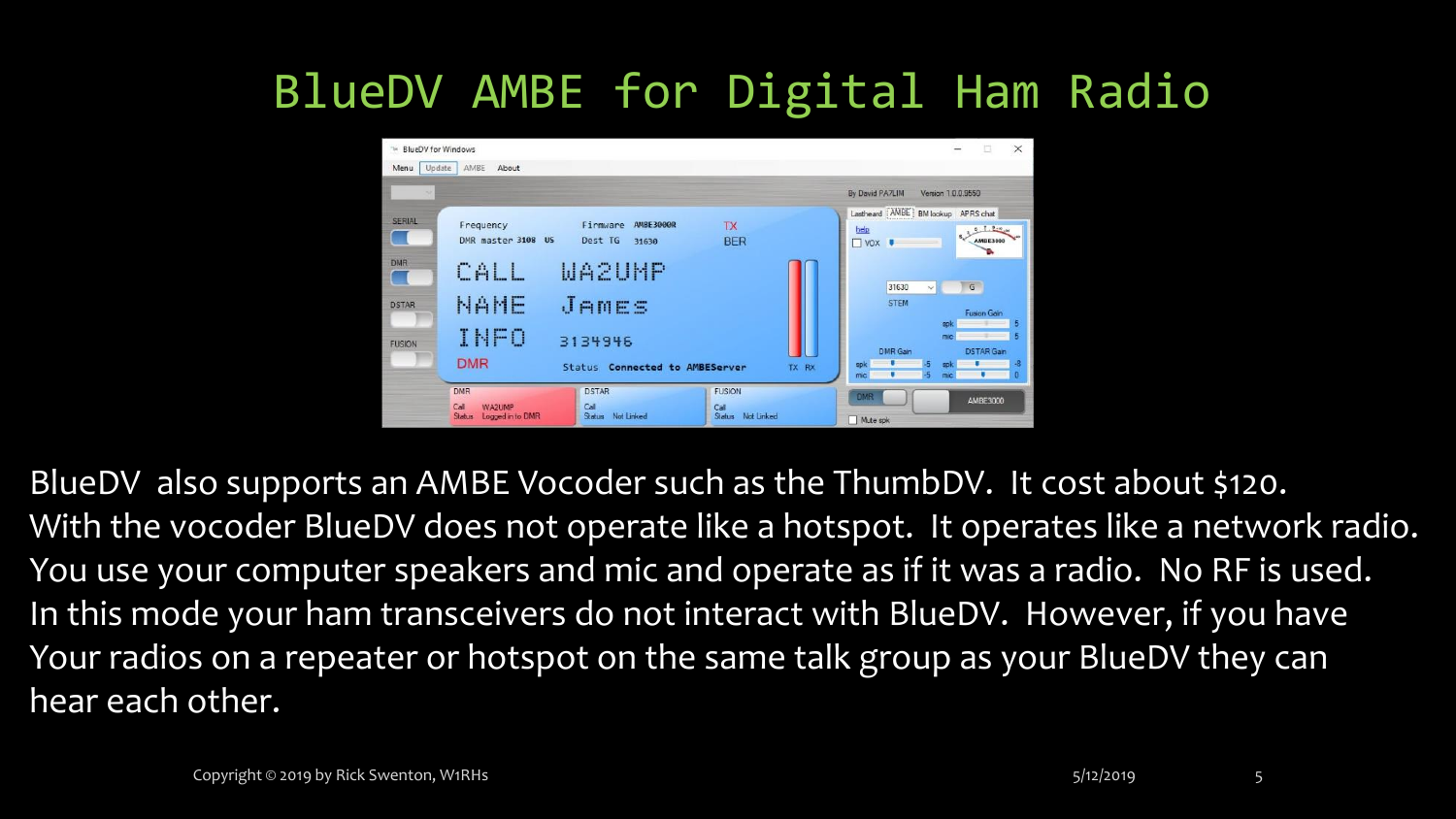

BlueDV AMBE runs well on Network Radios. Network Radios are devices that look like transceivers but have no transmitter or receiver other than cellular and wifi. With a network radio you can run programs like Echolink, Zello, Teamspeak, DVSwitch Mobile and BlueDV AMBE. Essentially, a Network Radio is an Android smartphone that looks like a transceiver. They come in mobiles and handhelds. Some people use them with the built-in cellular with a pre-paid SIM card. Others just tether to their smartphone's WIFI or house WIFI. Above is a picture of my Inrico TM-7 network radio. It is pretty challenging to operate the 2.4 inch touch screen. You can remote-display the screen on our PC and operate the functions with your mouse. You can also program the radio buttons.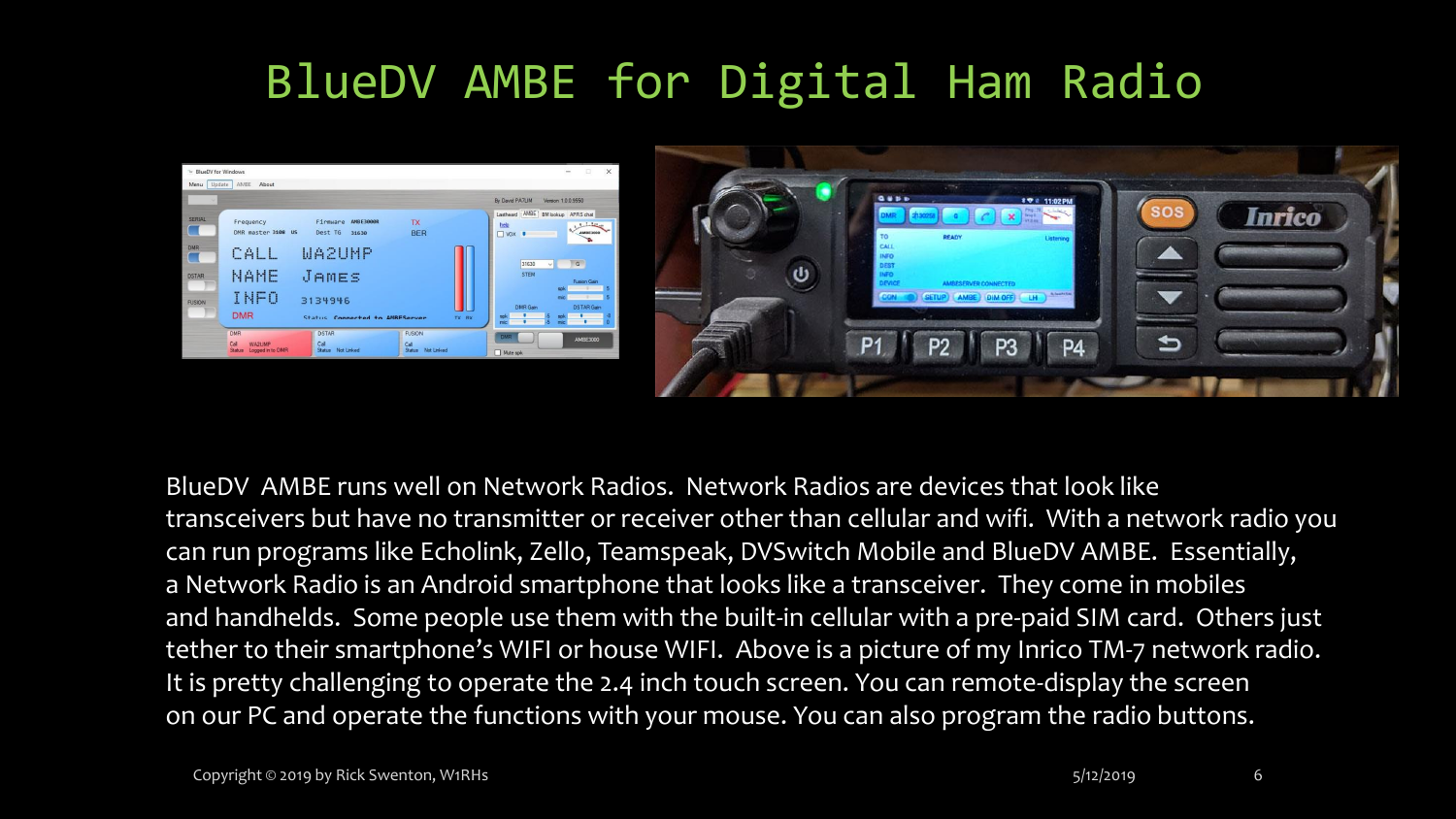### AMBE Server



Software is available to operate a server for the AMBE Vocoder. In Windows the vocoder normally plugs Into your computer's USB port. If you want to run BlueDV AMBE on Android or IOS or in Windows without requiring the vocoder to be plugged into the computer you need to run the AMBE server on a different Windows computer or Raspberry PI to make the vocoder available to the Android or IOS device over the network. One advantage is that you can make your AMBE Server available to be accessed over the internet so you can use it anywhere you have Internet access. Setting up the AMBE server on Windows is not that hard. Setting up the AMBE server on a Raspberry Pi is not for the faint of heart.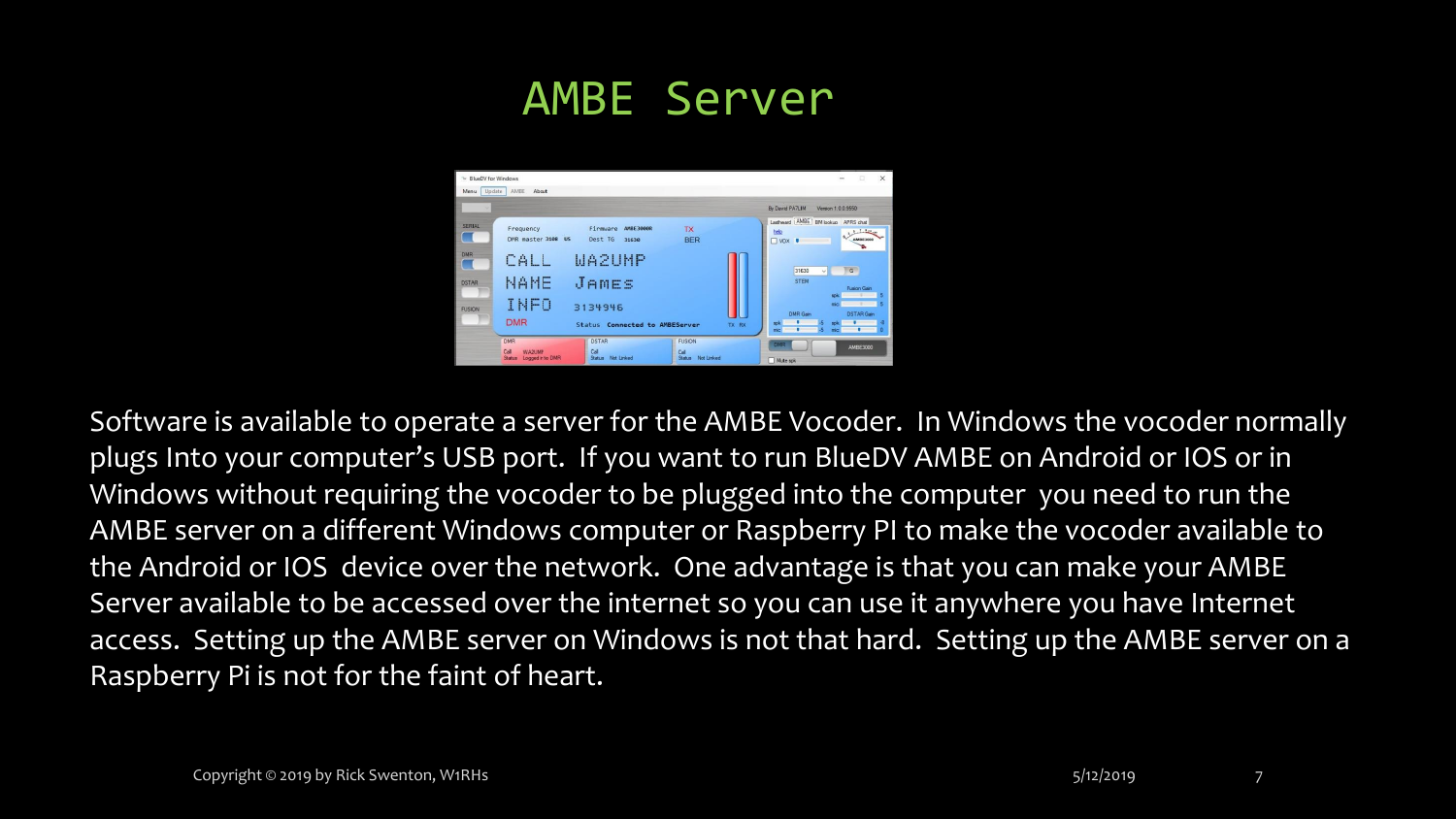This is a screen shot of the BlueDV for Windows configuration screen.

| General             |                                                   | <b>DMR</b>        |                               | AMBE                                                                 |                                  |
|---------------------|---------------------------------------------------|-------------------|-------------------------------|----------------------------------------------------------------------|----------------------------------|
| Your Call           | <b>W1RHS</b>                                      | DMR ID hotspot    | 310992104                     | Use AMBE                                                             | ☑<br>(ThumbDV/DV3000)            |
| Serial Port Radio   | COM <sub>3</sub><br>$\checkmark$                  | DMR ID simple     | 3109921                       | Serial Port                                                          | $\checkmark$                     |
| Save QSO Log        | $\Box$                                            | QRG               | $-100$<br>$\wedge$<br>$-50$   | DMR ID                                                               | 3109921                          |
| RX/TX Colors        | Invert RXTX screen<br>П                           |                   |                               |                                                                      | 460800<br>$\checkmark$           |
| Frequency           | 434300000                                         | Enable at start   | H                             | <b>Baud</b> rate                                                     |                                  |
| Mode Timer          | 10<br>Seconds                                     | DMR type          | <b>BM</b><br>$\checkmark$     | Use AMBEServer                                                       | $\overline{\vee}$<br>172.16.5.15 |
| <b>DVMEGA</b> power |                                                   | No inband data    | П                             | Host/IP                                                              | 2460                             |
|                     |                                                   | Brandmeister      |                               | Port<br>Start/Stop Beep                                              | $\overline{\phantom{a}}$         |
| Latitude            | 41.7308<br>$\checkmark$<br>$+$<br>in decimals     | <b>DMR</b> Master | 3108 US<br>$\checkmark$       | Kill timer (min)                                                     | 5<br>$\checkmark$                |
| Longitude           | 070.1709<br>$\checkmark$<br>in decimals           | Master Password   | passw0rd                      | <b>DSTAR</b> text                                                    | Rick, Dennis MA                  |
| Always on top       |                                                   | $DMR+$            |                               |                                                                      |                                  |
| Language            | English<br>$\checkmark$<br>(Active after restart) | Master            | <b>TGIF-Network</b><br>$\sim$ | PTT keying                                                           |                                  |
| <b>DSTAR</b>        |                                                   |                   |                               | $\color{red}\heartsuit$<br>Enable<br>COM <sub>3</sub><br>Serial port | $\checkmark$                     |
| <b>DSTAR Module</b> | $\mathsf{C}$<br>$\check{ }$                       | <b>FUSION</b>     |                               | RX Indicator                                                         | $\Box$ Enable                    |
| <b>APRS</b>         |                                                   | QTH Location      | JO22MB                        | O RTS                                                                | $\odot$ High                     |
| Enable at start     |                                                   | Enable at start   | 22                            | O DTR                                                                | O Low                            |
| Default reflector   | REF10C<br>(Empty is not connect)                  | Default reflector | ○ YSF ● FCS                   | <b>PTT Button</b><br>◎ CTS                                           | $O$ High                         |
|                     |                                                   | YSF               | SC Scotland<br>$\checkmark$   | O DSR                                                                | O Low                            |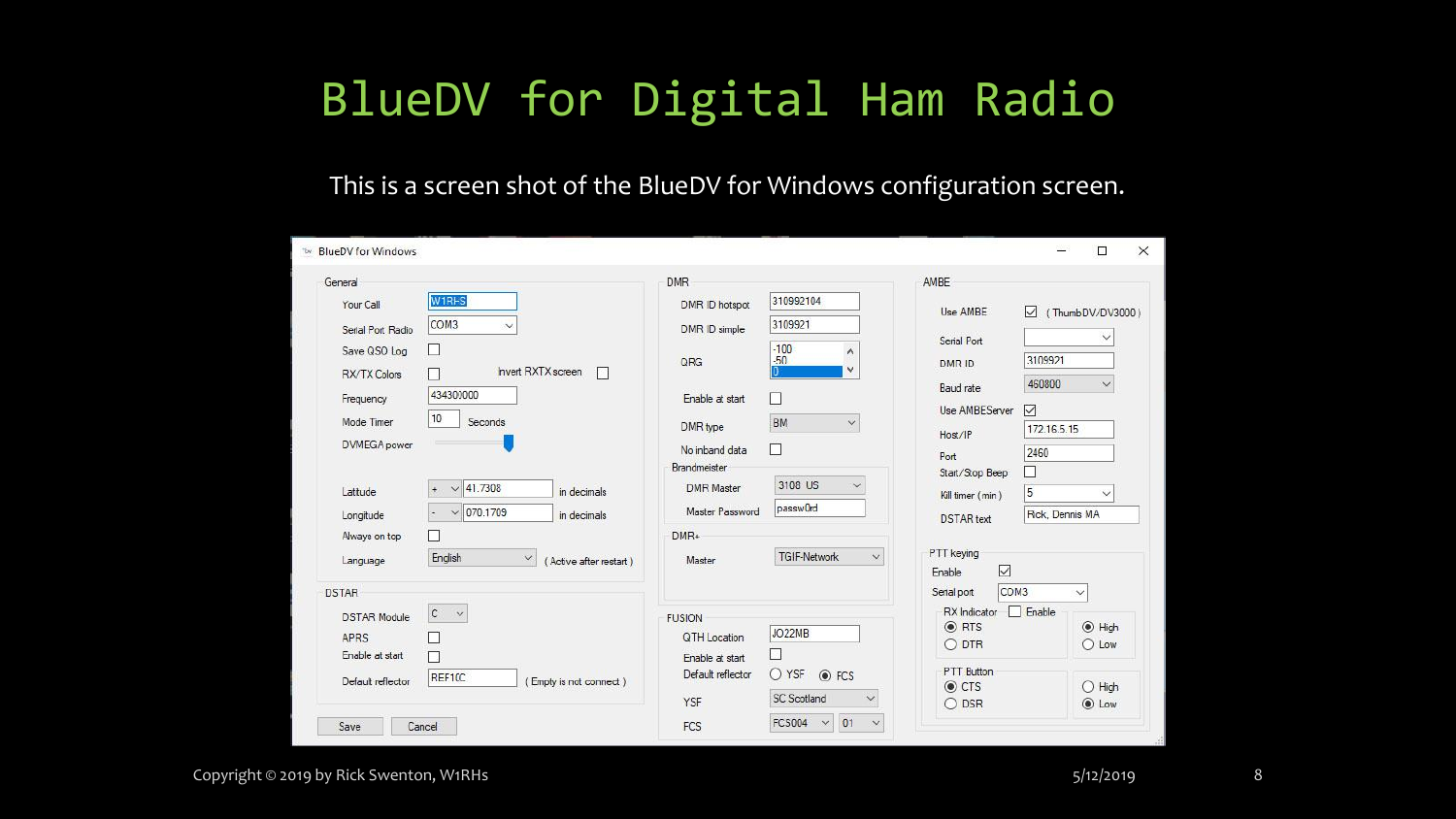### BlueDV versus Pi-Star

#### BlueDV

- Processor: Windows, Linux, Android, IOS
- Radio/Modem Boards DVMega HATs on BlueStack
- BlueDV AMBE allows the use of an AMBE Vocoder like the ThumbDV. You can use your computer or Android device without needing a radio transceiver.
- Easy to get software running.

#### Pi-Star

- Processor: Raspberry Pi
- Radio/Modem Boards MMDVM HATs DVMega HATs DVMega on BlueStack over USB Repeater Interfaces
- Download Pi-Star image Transfer to SD Card Not trivial to get up and running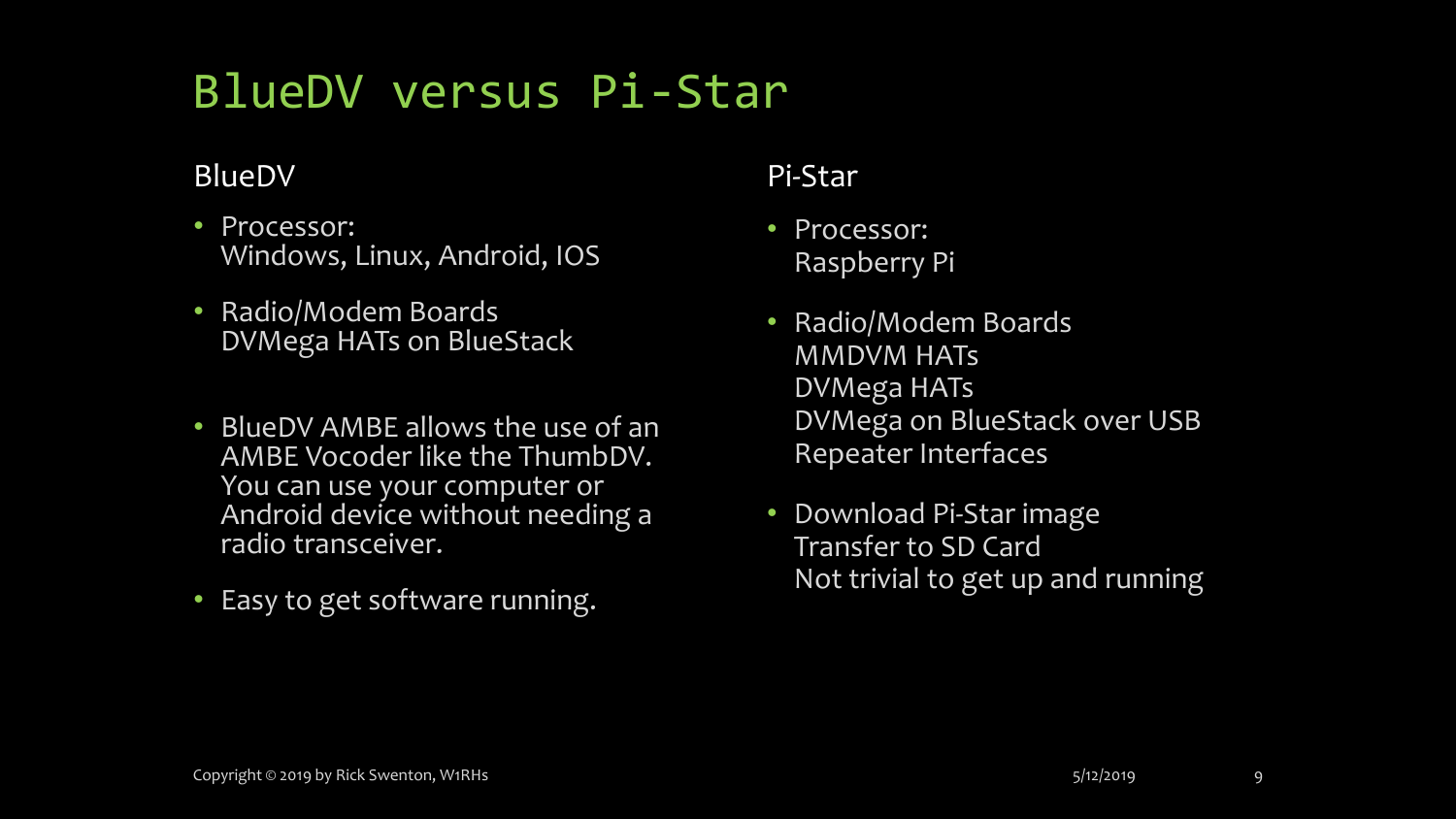## Radio/Modem Boards DVMega versus MMDVM

#### DVMega

- Supports DMR, Dstar, Fusion Too slow to support NXDN and P25
- Seems to be higher quality design and construction
- No duplex versions
- Comes in dual band VHF/UHF
- Very expensive. Dual Band is \$160

#### MMDVM

- Supports DMR, Dstar, Fusion, NXDN and P25
- Varying quality mostly from China
- N5BOC boards raised the quality bar
- Comes in duplex version
- Mostly UHF. Recent ones do VHF.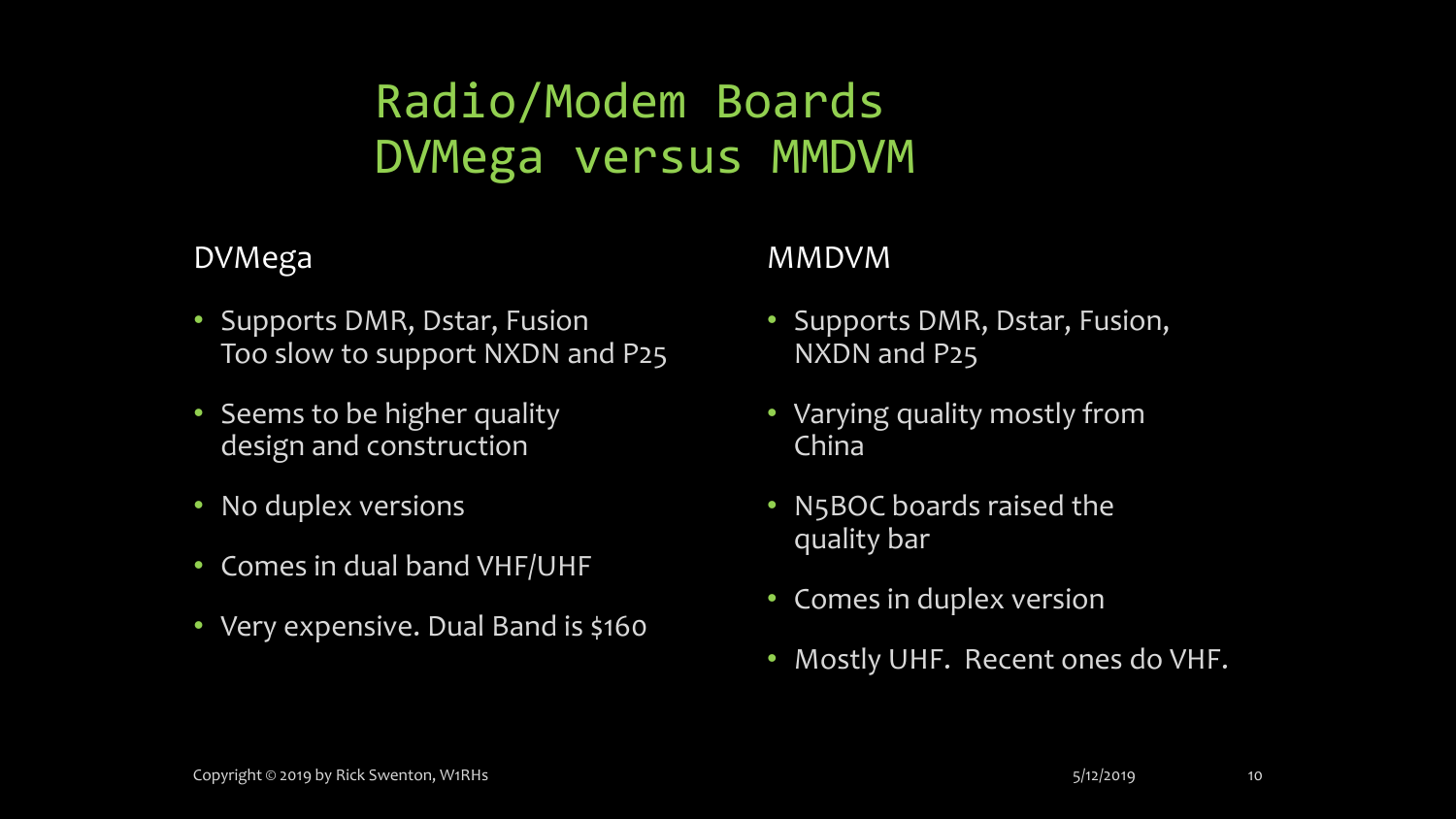#### Raspberry Pi Hotspot with DVMega Board running Pi-Star



# DVMega

#### DVMega Dual Band VHF/UHF Board

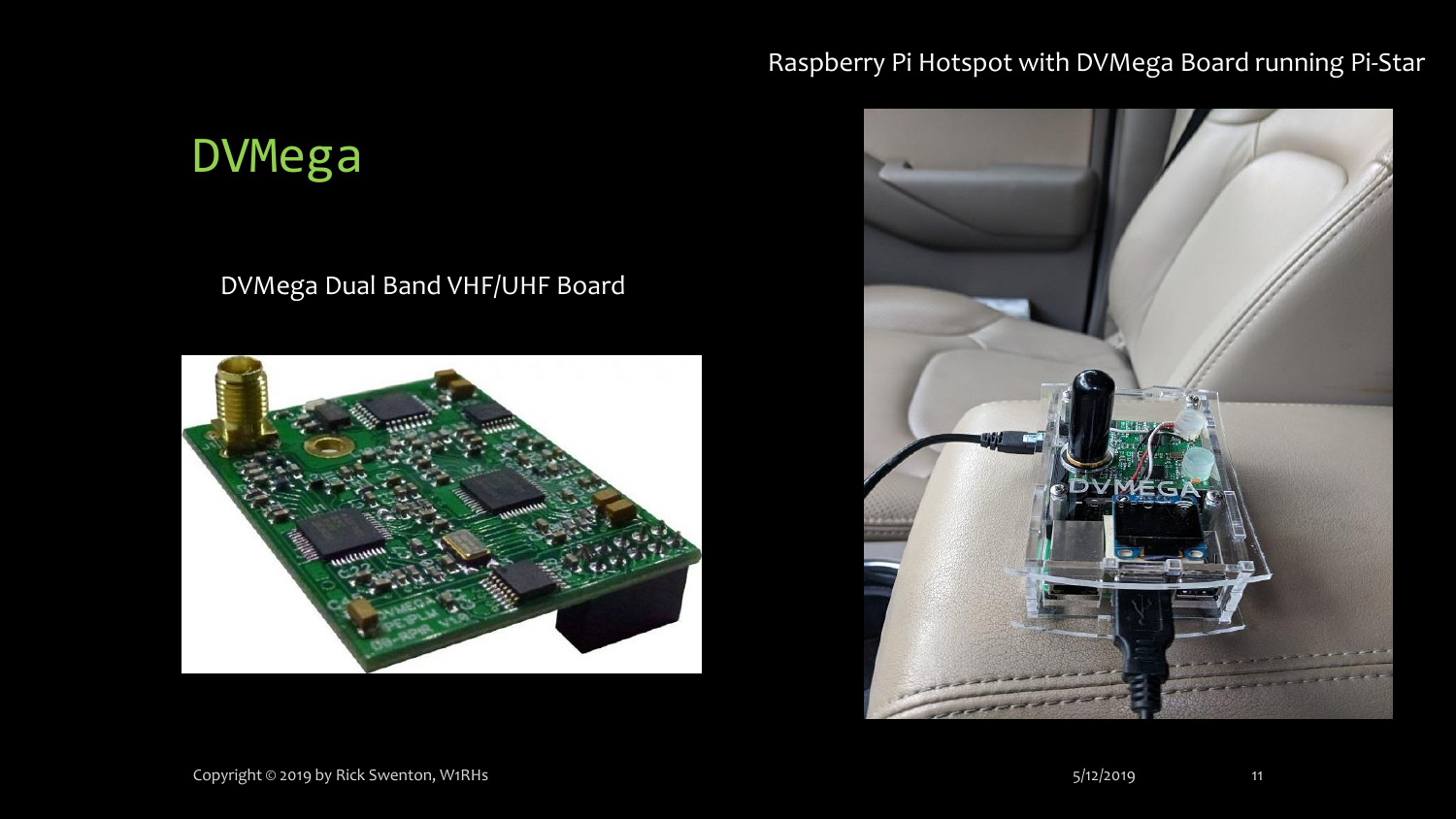# Bluestack

Here's a picture on the left of my Bluestack in its case. It can operate with BlueDV for Windows over USB or Bluetooth. It can operate with BlueDV for Android over Bluetooth. I have not tested with iPhone.

The Bluestack has an Android processor on board. It's only smart enough to interface to a computer, tablet or smartphone over USB or Bluetooth.



Excellent Bluestack Youtube Video: <https://www.youtube.com/watch?v=zFTmVVQo05A>



Copyright © 2019 by Rick Swenton, W1RHs  $5/12/2019$  12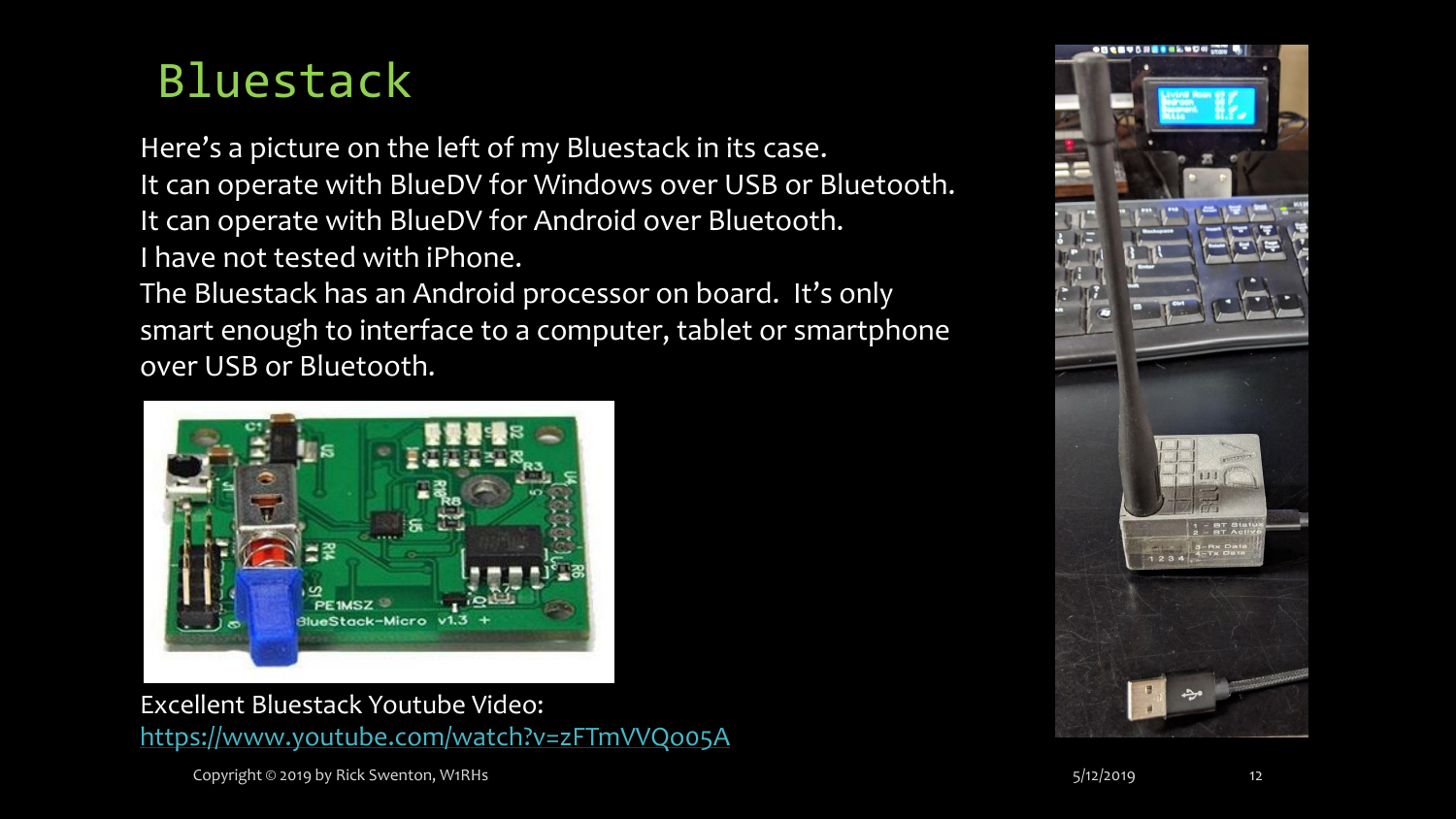### ThumbDV

ThumbDV is an AMBE 3000 Vocoder build into a Thumbdrive form factor. You can plug this into a Computer USB Port and operate BlueDV software using your computer's speaker and mic. No radio required. No hotspot required. Price is \$120. DVMega also makes a similar device called the DV Stick 30.

ThumbDV on NW Digital Radio website: <http://nwdigitalradio.com/product/thumbdv/>